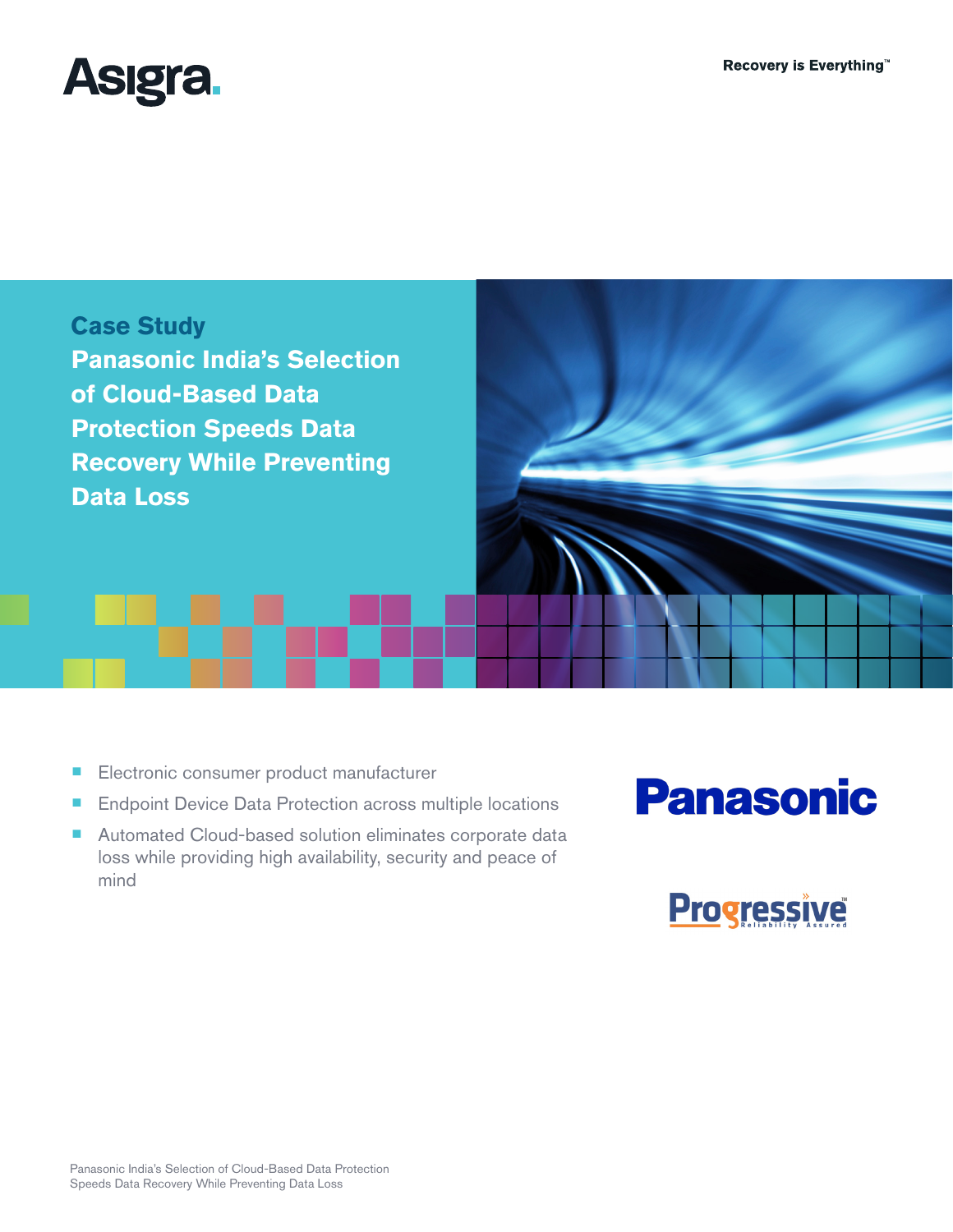

# **SUMMARY**

Panasonic India Pvt Ltd, a subsidiary of Panasonic Corporation specializing in electronic consumer durable products, had previously found no viable solution to address endpoint data backup for its offices that employ approximately 12,500 employees. As a result, the organization suffered from frequent data loss, as well as extensive time and resources spent on data recovery. In 2014, the organization knew it was time to address its endpoint backup situation. The company's goal was to find a more effective process that would not require manual intervention from users, and would end the loss of critical business data. As a result, Panasonic India decided to deploy Progressive Infotech's cloud backup service myDataSync powered by Asigra.

# **CUSTOMER OVERVIEW**

Panasonic Corporation, an innovative electronics technology company, has a subsidiary in India with a current workforce of around 12,500 employees. Panasonic India Pvt Ltd offers a wide range of consumer electronics, home appliances, and system products. Key products include TVs, DVD players, home theatre systems, camcorders, car audio systems, air conditioners, washing machines, refrigerators, and microwave ovens. Panasonic India also offers many communication products including smartphones and high definition videoconferencing, as well as business solutions such as printers, whiteboards, and security solutions. The company aggressively focuses on market research, product innovation, and talent hiring in India for work in areas like energy, water, remote access, and food.

# **BUSINESS SITUATION**

Panasonic India had traditionally employed ineffective manual processes to attempt to protect the company's data. The company's employees, some of whom used laptops that needed but lacked reliable backup protection for the information on their devices. This shortcoming in the company's data protection plan led to significant problems throughout the organization. In addition to requiring users to employ time-consuming manual intervention in order to backup their own data, the former process led to other difficulties as well, including frequent loss of critical data, and spending a large amount of time and resources on data recovery.

#### **ENVIRONMENT**

- Protecting data on laptops of 500 users
- Protection spans multiple locations
- Protection covers physical and virtual IT environments

# **ASIGRA CLOUD-BASED DATA RECOVERY DELIVERS**

- Single integrated solution for all data protection needs
- Policy-based protection based on the user's IT environment and recovery requirements
- ¾ Optimization of IT resources for enhanced utilization
- Data encryption that secures data in-flight and at-rest with full support of compliance requirements
- High-performance data recovery compared to tape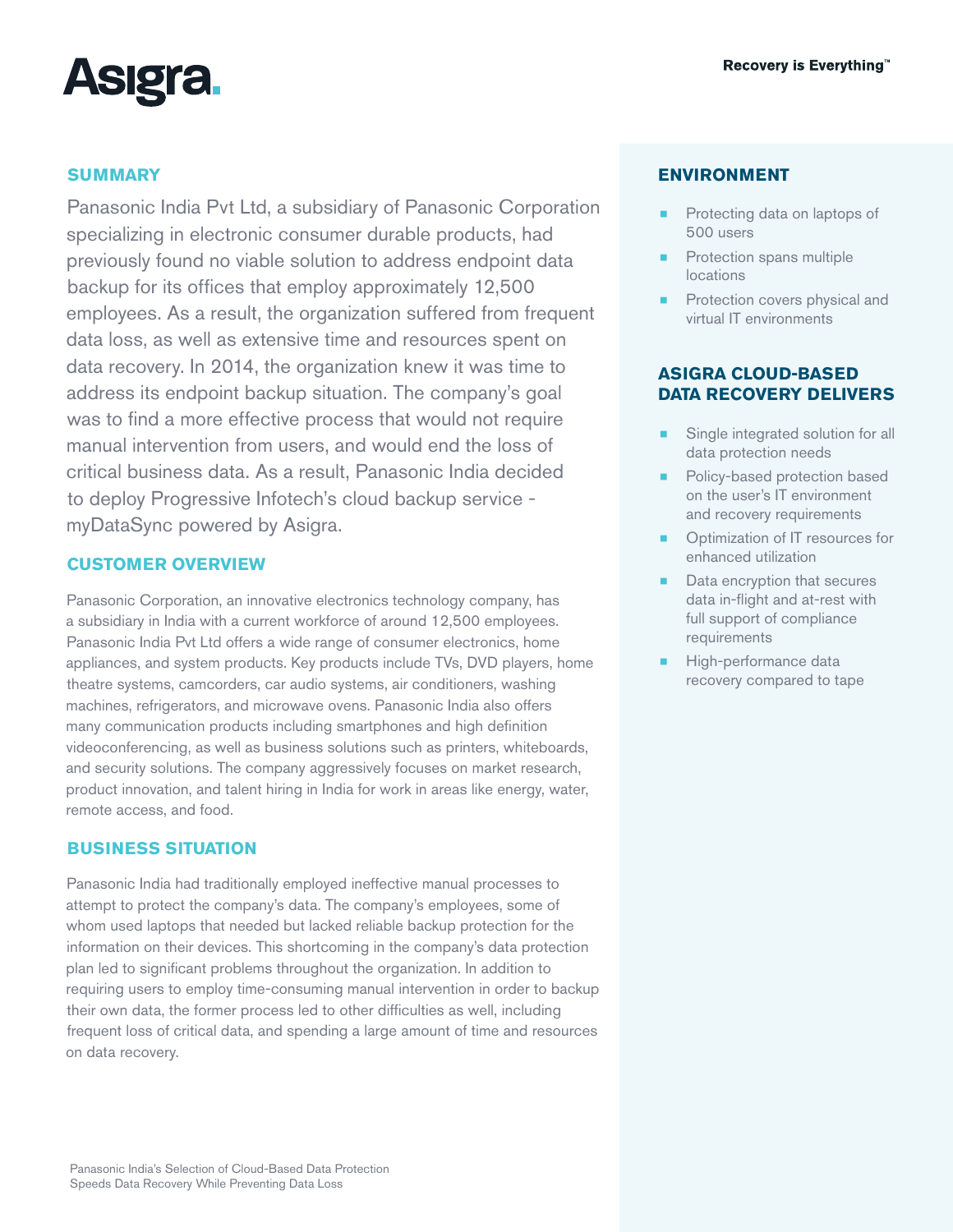

With the increase in the number of users and devices—yet no viable solution in place for endpoint backup—Panasonic India knew that it was time for a change. In response, they began working with IT services provider [Progressive](http://www.progressive.in/)  [Infotech.](http://www.progressive.in/) An Asigra partner with more than 17 years of experience across various industry verticals, Progressive Infotech is a leading provider of ICT Transformation Services, spanning business, ICT operations, and cloud through its Managed Services and Professional Services practice.

The new backup technology delivered by Progressive Infotech promised to return precious time and resources to Panasonic India by offering dramatically faster and more reliable backup and recoveries, without the cumbersome management or time requirements of the company's previous manual system. Panasonic India quickly discovered that Asigra's file protection solutions offered the perfect solution because of backup frequency and level of redundancy. In fact, Dheeraj Kumar, the IT Head at Panasonic India, explained that the company evaluated multiple solutions for backup/recovery & was pleased with the features of Asigra's solution.

"With our previous manual backup plan, data loss was a huge challenge, along with time taken in the recovery of data. Because our processes required manual intervention from users, they were not very effective or successful, which led to losing our critical data more times than I can count. This has been greatly improved with the Progressive Infotech/Asigra solution platform. I'm confident now that our data is protected on multiple levels—and that if data loss did happen due to natural disaster or human error, rapid recovery would occur."

> **Dheeraj Kumar IT Head at Panasonic India**



#### **SOLUTION**

Progressive Infotech's myDataSync cloud backup service was deployed in a hybrid configuration without agents across Panasonic India's IT infrastructure, including the company's 60 VIP laptop users. myDataSync is powered by Asigra Cloud Backup™ software, the industry's leading cloud-based data recovery software with over one million installations worldwide. The software is built for efficient operation and easily integrates with public, private, and hybrid cloud architectures. Asigra's agentless software architecture provides for simple deployment and handsfree management while providing advanced features that include global de-duplication, automated mass deployment, autonomic healing, and validation restore capabilities.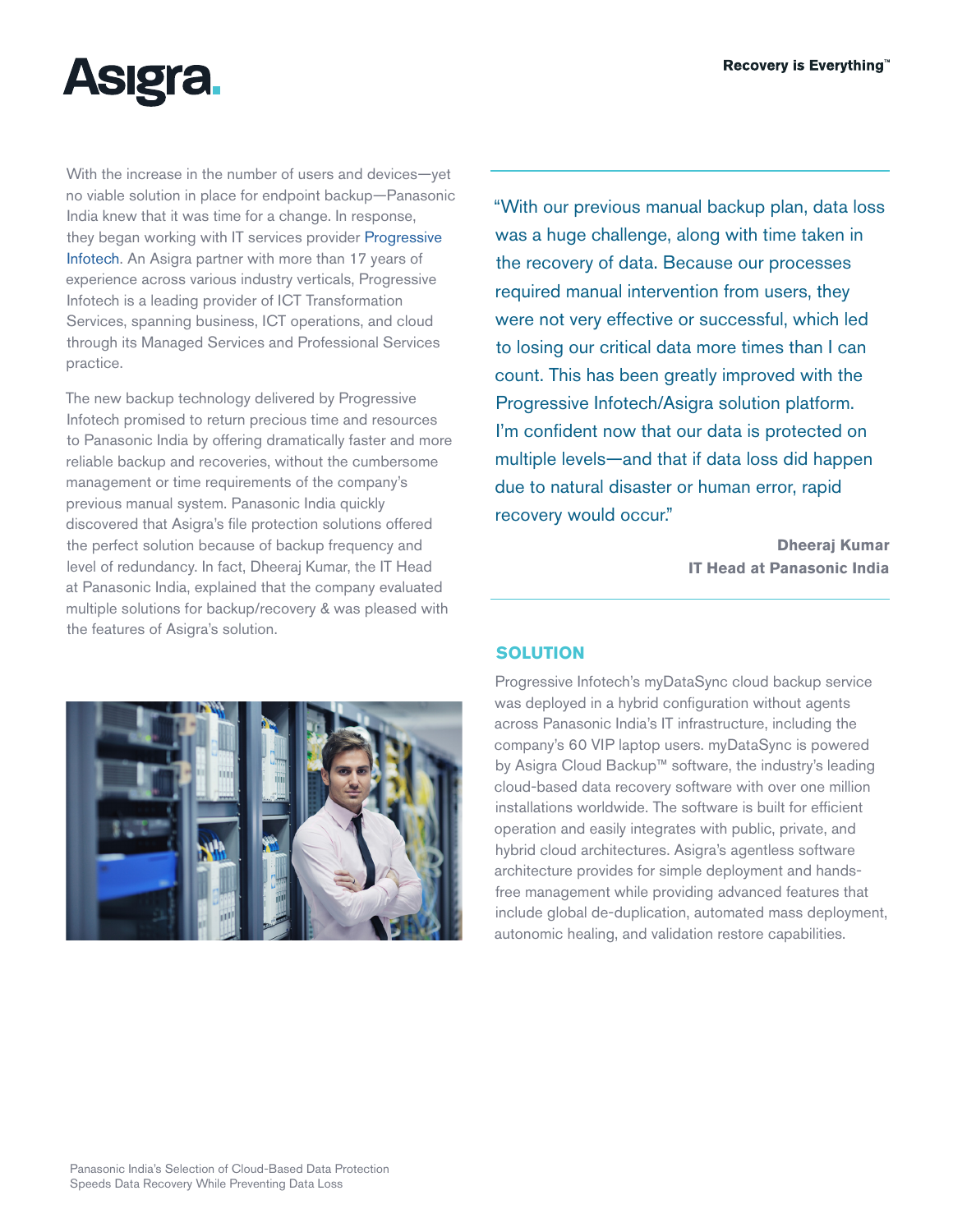

Panasonic India highlighted the following capabilities as key factors for selecting the solution:

- Support for both physical and virtualized IT environments
- High-performance local and remote backup and recovery
- Device agnostic support for a wide range of computing systems and platforms
- Simple, centralized backup that eliminates the need for multiple point solutions
- **EXECUTE:** Highly scalable design that can expand as the company's needs require
- Ability to reduce the cost of backup using Asigra's policy-based Backup Lifecycle Management (BLM) function which stores less critical data on archival storage platforms
- [NIST FIPS 140-2 certified security](http://www.asigra.com/fips-140-2-certification-backup) with AES-256 encryption in-flight and at-rest

"As a trusted advisor to Panasonic India, it was our goal to help the company replace its ineffective manual data backup and recovery system with rapid recovery and the ability to quickly replicate the IT environment in the event of a disaster. Progressive's full-service management alleviated Panasonic's concerns in all arenas in relation to data backup and recovery including deployment, ease of use, and efficient management."

> **Rajeev Kumar Senior Vice President of Progressive Infotech**